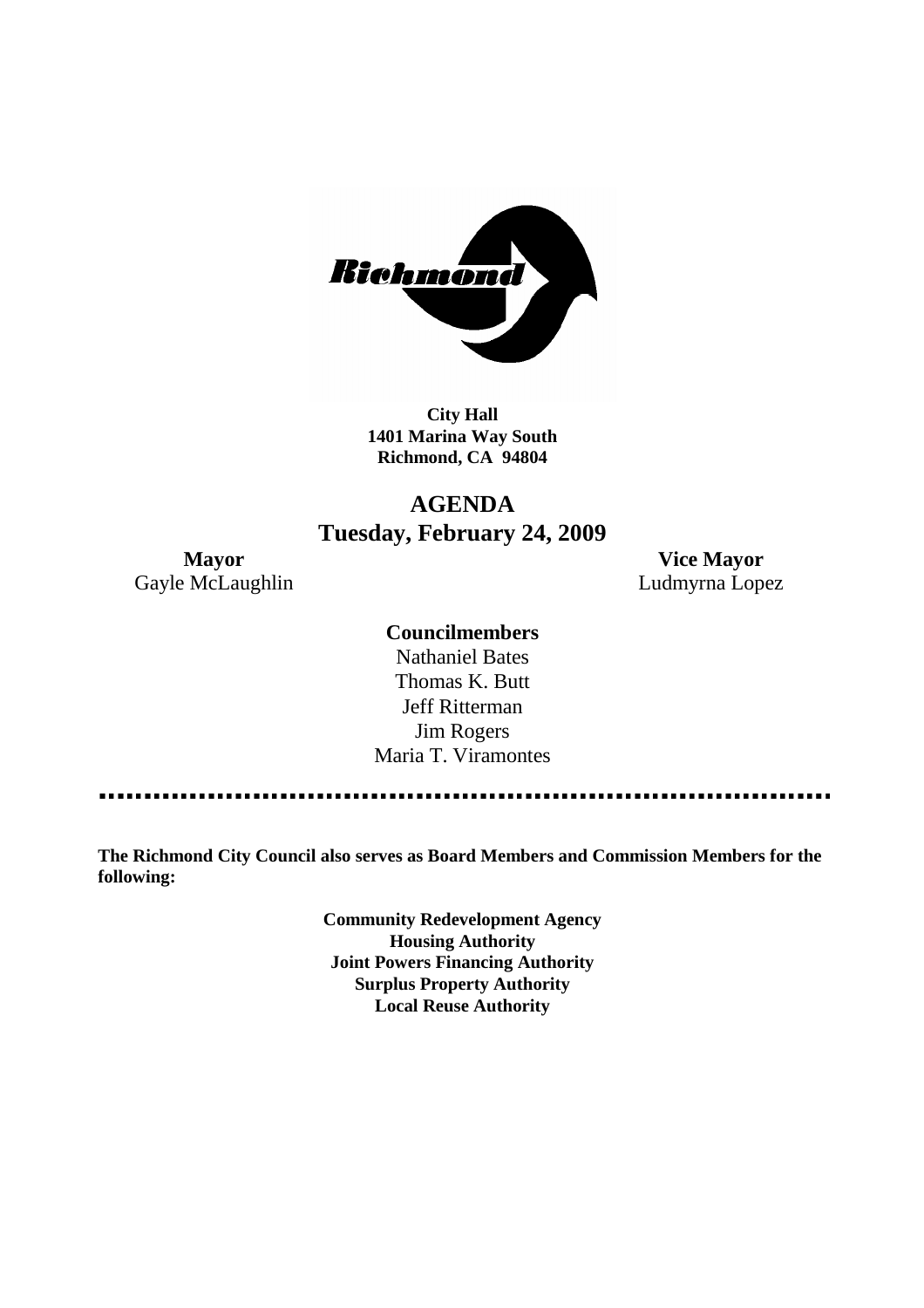# **MEETING PROCEDURES**

The City of Richmond encourages community participation at its City Council meetings and has established procedures that are intended to accommodate public input in a timely and time-sensitive way. As a courtesy to all members of the public who wish to participate in City Council meetings, please observe the following procedures:

**PUBLIC COMMENT ON AGENDA ITEMS:** Anyone who desires to address the City Council on items appearing on the agenda must complete and file a pink speaker's card with the City Clerk **prior** to the City Council's consideration of the item. Once the City Clerk has announced the item and discussion has commenced, no person shall be permitted to speak on the item other than those persons who have submitted their names to the City Clerk. Your name will be called when the item is announced for discussion. **Each speaker will be allowed TWO (2) MINUTES to address the City Council on NON-PUBLIC HEARING items listed on the agenda.**

**OPEN FORUM FOR PUBLIC COMMENT:** Individuals who would like to address the City Council on matters not listed on the agenda or on **Presentations, Proclamations and Commendations, Report from the City Attorney, or Reports of Officers** may do so under Open Forum. All speakers must complete and file a pink speaker's card with the City Clerk **prior** to the commencement of Open Forum. **The amount of time allotted to individual speakers shall be determined based on the number of persons requesting to speak during this item. The time allocation for each speaker will be as follows: 15 or fewer speakers, a maximum of 2 minutes; 16 to 24 speakers, a maximum of 1 and one-half minutes; and 25 or more speakers, a maximum of 1 minute.**

### **SPEAKERS ARE REQUESTED TO OCCUPY THE RESERVED SEATS IN THE FRONT ROW BEHIND THE SPEAKER'S PODIUM AS THEIR NAME IS ANNOUNCED BY THE CITY CLERK.**

**CONSENT CALENDAR:** Consent Calendar items are considered routine and will be enacted, approved or adopted by one motion unless a request for removal for discussion or explanation is received from the audience or the City Council. A member of the audience requesting to remove an item from the Consent Calendar must complete and file a speaker's card with the City Clerk **prior to the City Council's consideration of Item C, Agenda Review.** An item removed from the Consent Calendar may be placed anywhere on the agenda following the City Council's agenda review.

*The City Council's adopted Rules of Procedure recognize that debate on policy is healthy; debate on personalities is not. The Chairperson has the right and obligation to cut off discussion that is too personal, too loud, or too crude.*

**\*\*\*\*\*\*\*\*\*\*\*\*\*\*\*\*\*\*\*\*\*\*\*\*\*\*\*\*\*\*\*\*\*\*\*\*\*\*\*\*\*\*\*\*\*\*\*\*\*\*\*\*\*\*\*\*\*\***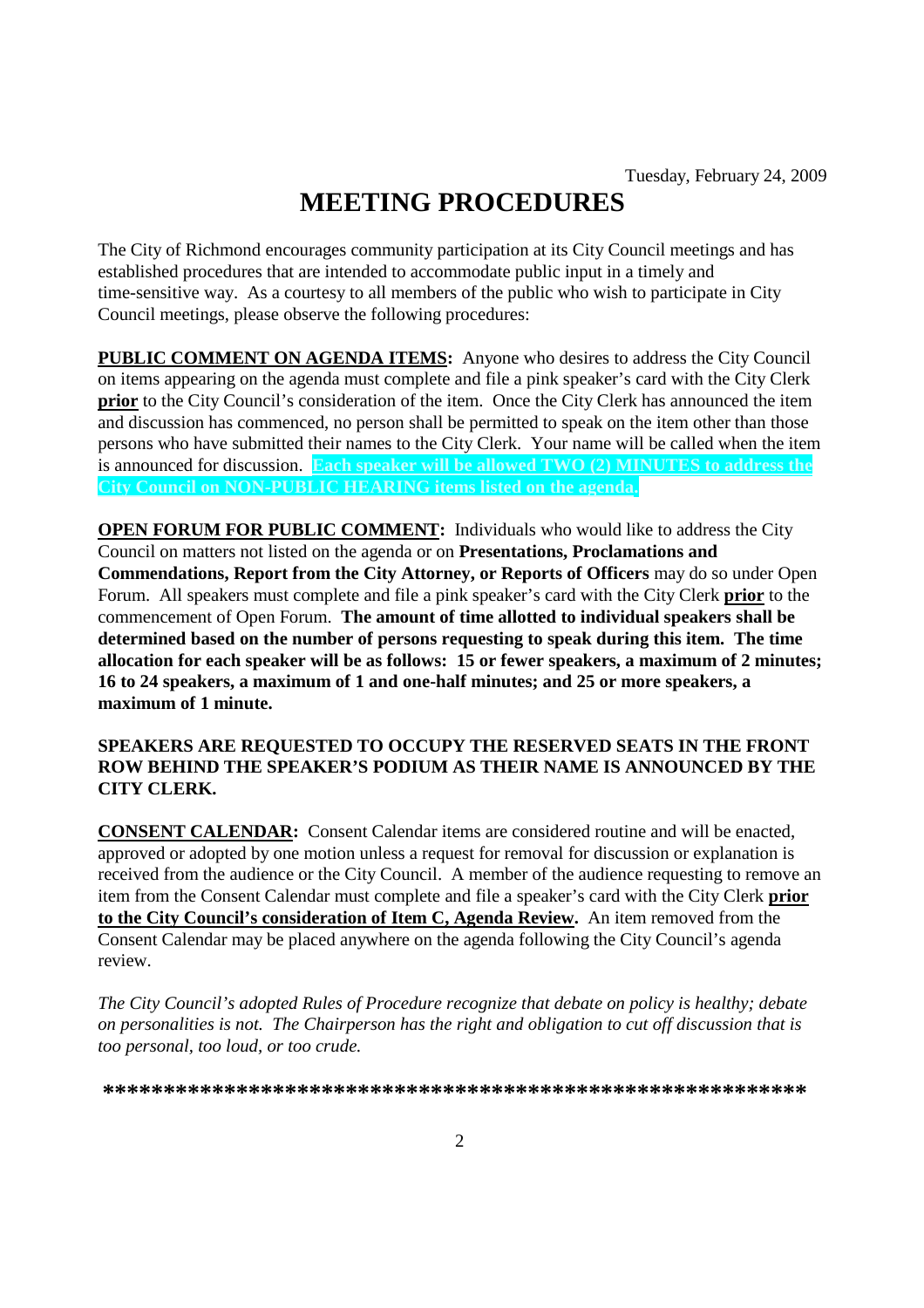Tuesday, February 24, 2009

# **EVENING OPEN SESSION**

# **CITY COUNCIL**

7:00 p.m.

## **A. ROLL CALL**

### **B. STATEMENT OF CONFLICT OF INTEREST**

# **C. AGENDA REVIEW**

#### **D. PRESENTATIONS, PROCLAMATIONS, AND COMMENDATIONS**

- **D-1.** Introduce candidates for the firefighter trainee positions who participated and graduated from the City's Emergency Medical Technician (EMT) Training Program - Fire Department (Chief Michael Banks 307-8041).
- **D-2.** A proclamation celebrating February as Black History Month, honoring and recognizing the life and contributions of Mr. George Livingston, first directly elected African American mayor of the City of Richmond – Mayor's Office (Mayor McLaughlin 620-6503).
- **D-3.** Presentation by the Japanese American Citizens League (JACL) concerning the City of Richmond's historic flower growing industry – Mayor's Office (Mayor McLaughlin 620-6503).

### **E. CONSENT CALENDAR**

**E-1.** APPROVE the following appointment: Library Commission: Maude DeVictor, term expiring July 1, 2012 - Mayor's Office (Mayor McLaughlin 620-6503).

#### **F. OPEN FORUM FOR PUBLIC COMMENT**

#### **G. STUDY SESSION**

**G-1.** PRESENTATION by Steve Weir, Contra Costa County Clerk, on the process used to post the 2008 local election results on the Contra Costa County Election Department's website - Councilmember Bates (620-6581).